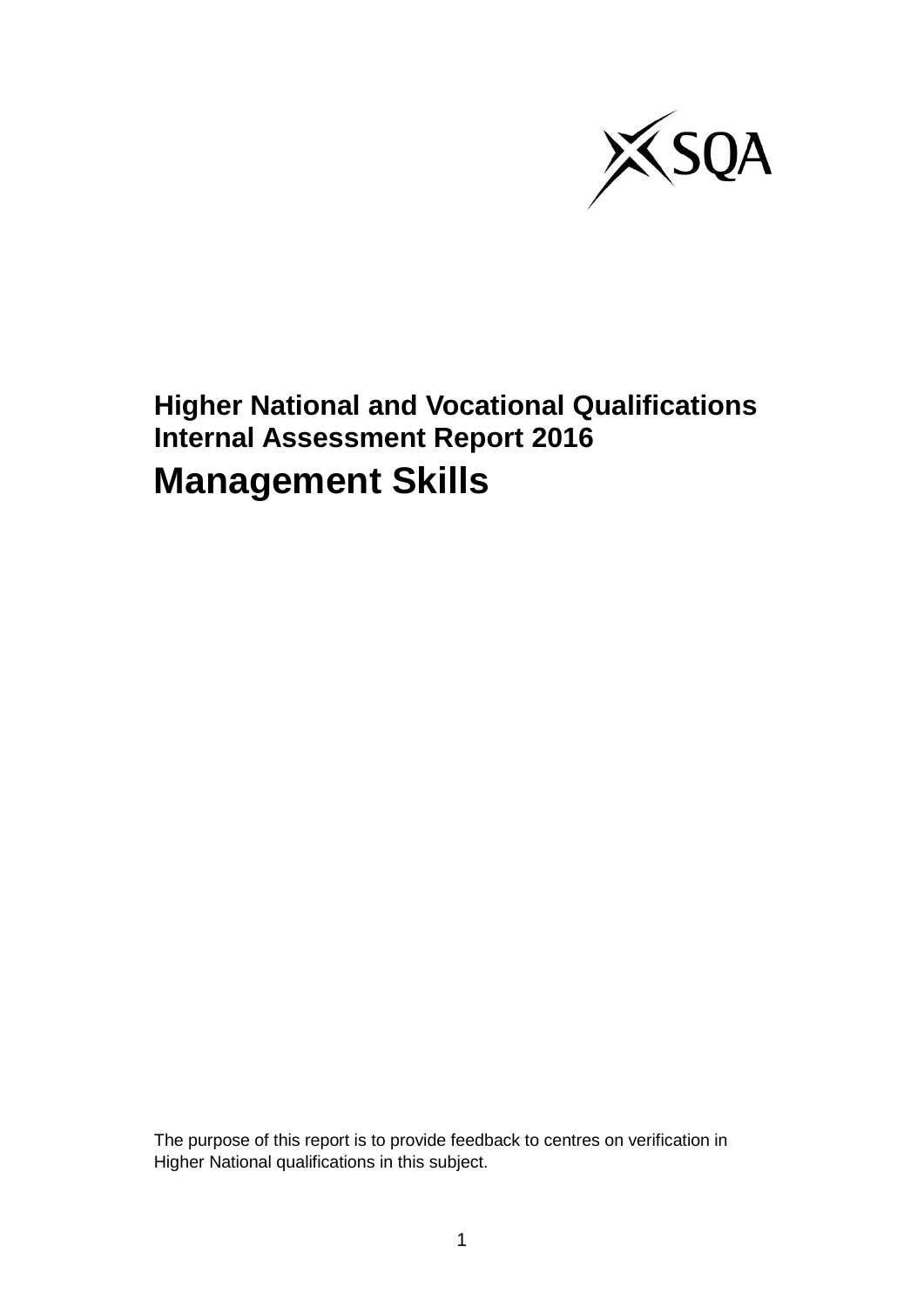# **Higher National units**

## **General comments**

The number of centres selected and visited during 2015–16 within this verification group increased significantly from the previous year. It is pleasing to report a high level of success with qualification verification reflecting the experience of most centre staff in delivering and presenting Higher National awards. Staff in the main have a strong understanding of the units and the assessment approaches within this group and where support materials and assessment packs are available these are used and centres find these to be of considerable help. It is also good to note that centres are using prior verification for additional materials or where no assessment materials have been centrally developed.

The impact of regionalisation in the FE sector is beginning to settle and generally centres have well-established systems and procedures for assessment and internal verification which ensure that the units and the execution of the units are well supported.

Despite the revision of some of the HNC Management and Leadership units, exemplars and assessment materials, uptake of the HNC and Diploma in Management and Leadership Award continues to be very low and only two graded unit verification visits took place. The Management verification visits that did take place generally fell within other award frameworks including two PDA awards. The latter are worthy of note due to the very high standard of approach to the delivery and assessment of the units. Findings from and discussions arising during the qualification verification visits have been used to inform a review of the HN Management portfolio.

## **Unit specifications, instruments of assessment and exemplification materials**

As indicated above, centres appear to be thoroughly familiar with the relevant unit specifications. The majority of centres conduct pre-delivery internal verification which works well and ensures that the current unit specifications are in use and assessment instruments checked.

Assessment exemplars are in place for a number of units which work well for candidates and staff alike. Where these are not available centres generally have robust systems in place to ensure that assessment instruments developed are in line with the unit purpose and the evidence requirements. Prior verification is used to ensure the assessments being used are appropriate, which is a clear example of good practice and centres are reminded that this facility is available to them.

The development of master files or packs which contain relevant material for a unit such as the unit specification, assessment instruments, notes of internal verification meetings and any items arising are commonplace and more often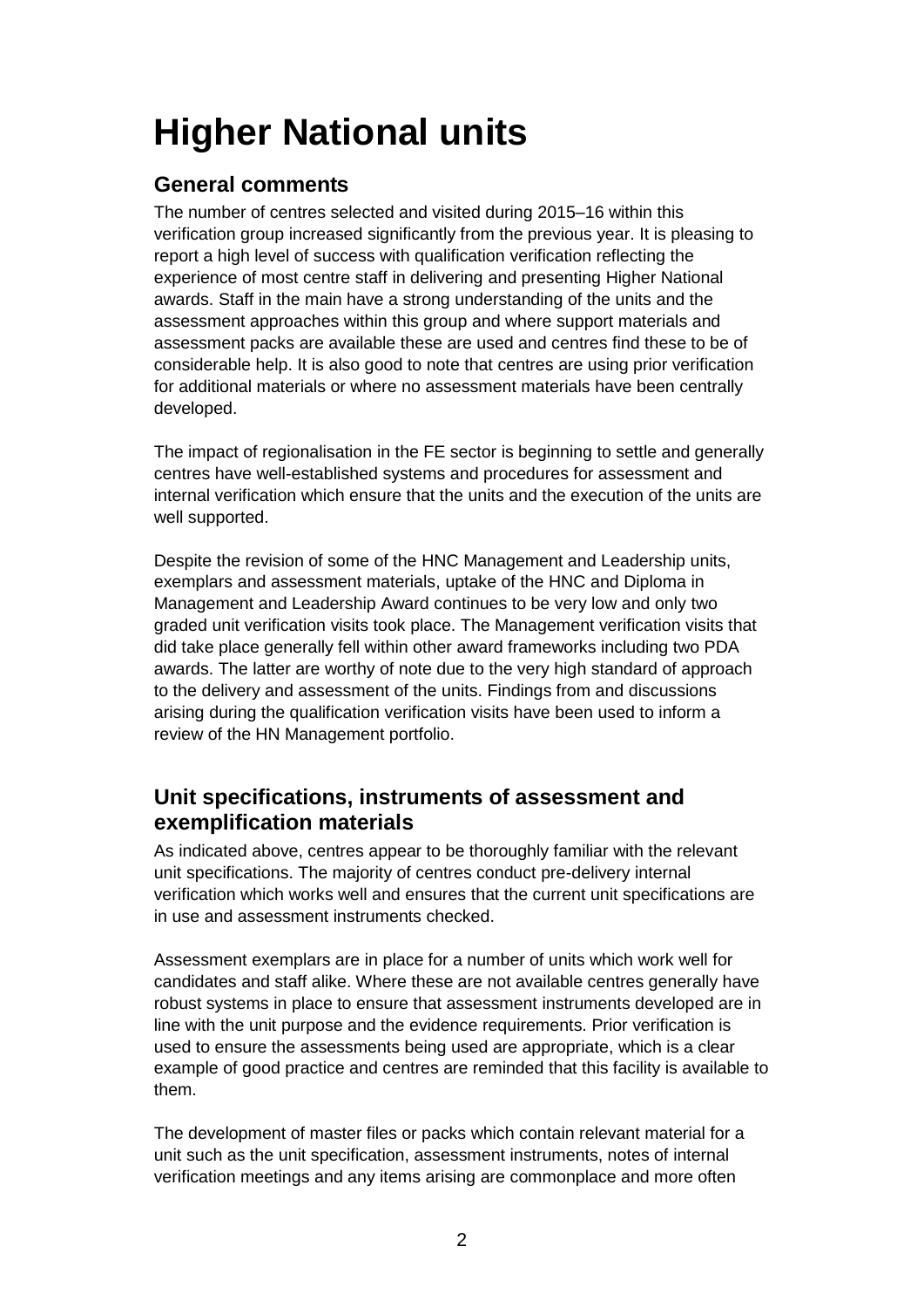than not are now held electronically. These packs work well and make assessment, internal verification and external verification a much easier task, and where held electronically lend themselves well to remote qualification verification.

Learning and teaching materials, including SQA support material for those units where they are available, are now often found on VLEs such as Moodle. A few of the centres visited delivered the unit/award online and it was good to see some excellent examples of online delivery and assessment.

### **Evidence requirements**

Centres generally have a clear understanding of the evidence requirements in each of the units that were externally verified. This understanding is supported by the SQA exemplar assessment packs which provide instruments of assessment, assessment checklists and assessment guidelines — all of which help to ensure that the unit evidence requirements are understood and met. Many of the units in this verification group are further supported by specially-developed and recently updated SQA support packs which when taken in conjunction with the updated assessment support packs, help to clarify the interpretation of unit evidence requirements. Overall, the packs and the exemplars are well received.

One centre assessed Behaviour Skills for Business (F84L 35) alongside Business Culture and Strategy (F7J7 35) as part of the Business pilot through a combined single assessment. This worked well and the centre staff managed the assessment process well with good results. The mechanistic approach often seen in candidate responses was less so and candidates tended to express terms and ideas in their own words fulfilling the purpose and evidence requirements of the unit.

As highlighted in previous reports, the requirement for candidates to demonstrate their understanding through interpretation and application of theories and models continues. The tendency for many candidates to merely regurgitate models in their responses, as commented in previous years, remains. Centres, therefore, need to continually stress that mere repetition of models/theories is rarely sufficient to pass and this is particularly so at higher levels SCQF 8 and 9. Where candidates are expected to use a framework, eg a CPD model or project submission, the responses should reflect the level and depth stated in the evidence requirements.

Consistency in assessment approaches and the interpretation of standards across different sites, different teams and different staff delivering the same unit(s) can be a challenge. Often the assessment exemplar solution is quite wideranging and cannot cover every possibility and requires a degree of interpretation. As a result, assessors and internal verifiers do not always find it easy to set a suitable standard. Standardisation meetings, decision logs and master packs, such as those described above, play a key part here in ensuring that standards and evidence requirements are fully met and that staff are fully supported in this process.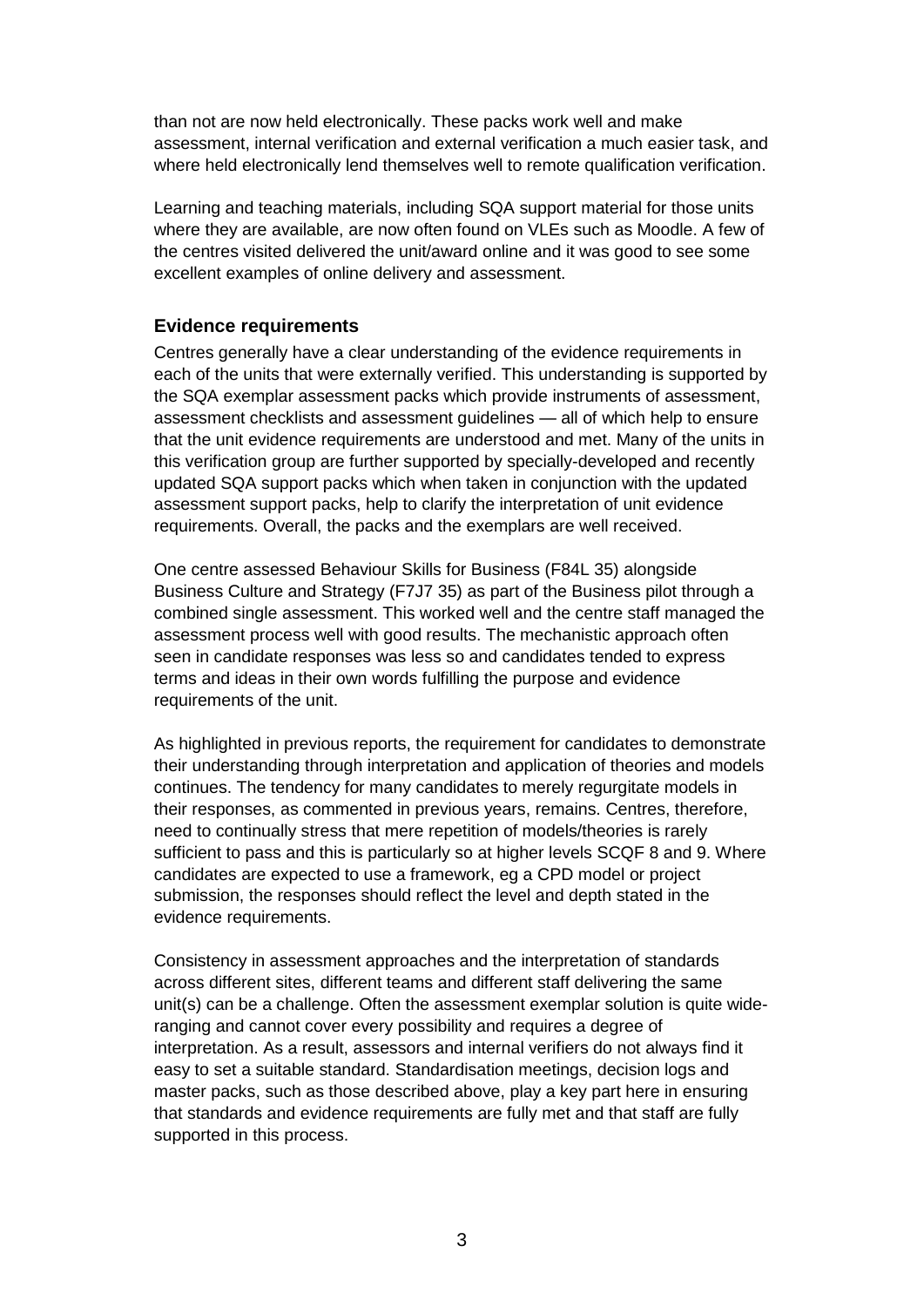#### **Administration of assessments**

The development and use of assessment exemplars for most of the units verified helps to ensure that assessments are administered in line with the unit specification. This also helps to ensure that the instruments of assessment are appropriate, thus enabling candidates to generate sufficient evidence of an appropriate standard. The guidance and/or checklists provided in these exemplar packs help to support the assessment decision. Where no exemplars have been developed, a number of centres, as indicated earlier, have used the prior verification process. As a result nearly all centres organised and assessed candidates in accordance with the requirements set out in the unit specifications.

Pre-delivery verification/standardisation meetings are now held in the majority of centres. These meetings, as described earlier, help to ensure that the unit specification and the assessment instrument being used are current, valid and fair. It is encouraging to see that centres through their own procedures check the exemplars provided to verify that they do meet the standards and are appropriate. Centre assessment and verification procedures are generally strong ensuring that assessment decisions are checked and appropriately sampled. Feedback is provided from assessors to candidates and from verifiers to assessors and where corrective action is identified it is appropriately actioned.

Discussions with candidates confirm that planning and support for assessments is of a high standard and that any requirements as outlined in specific units are complied with. It is good to see in centres that assessment planning is managed wel, avoiding overload and helping candidates to be well prepared for all assessments.

Arrangements for remediation or resubmission of assessments appear to be strong and the evidence made available during this year's visits confirms that this is the case. It is important that where remediation has taken place that this is clearly indicated and sufficient evidence to demonstrate that it meets the requirements is provided. Discussions regarding the use of draft submissions arose on a few visits. There is a danger that a draft submission may introduce an additional assessment opportunity as well as create an unfair assessment advantage for some candidates. If drafts are to be used, and it could be argued that they have their place in certain units, there is a need for the centre team to have a clear understanding of their role and how they may be used. However, the use of pre-project submissions, eg PIDs, in project-based assessments work well and there were some excellent examples of these coupled with strong assessor feedback designed to support candidate development.

All centres visited had in place policies and procedures relating to malpractice, plagiarism and cheating. Candidates were aware of these policies and the associated penalties through induction procedures and student handbooks. In most cases candidates are generally required to sign a declaration that the work submitted is their own. However, there were a few occasions where the application of the requirement to sign or provide declarations was variable. Centres should ensure through their assessment and verification processes that these procedures are adhered to and to comment appropriately in their feedback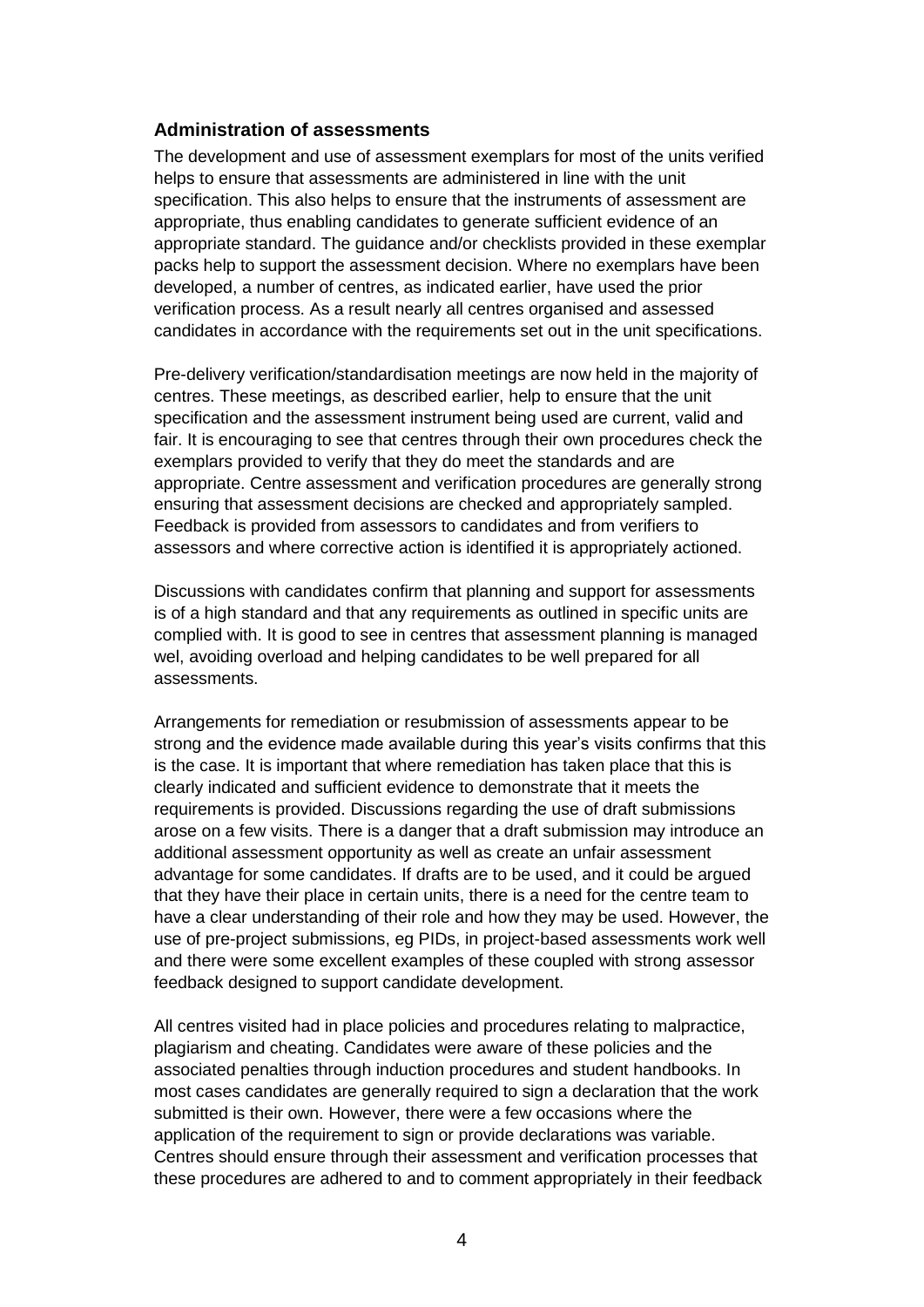to assessors. There is an increase in the use of packages such as Turnitin to help staff identify plagiarism but the judgement of staff in their knowledge of the subject and, in particular, of their candidates plays a key part.

### **General feedback**

Once again, it is important to comment on the commitment and enthusiasm of staff involved in assessment and internal verification. Visit reports confirm that staff put a lot of effort in and give a lot of support to candidates in preparing them for assessments and in ensuring that all aspects of the assessment process are fully covered. It is encouraging to see very good examples of assessor feedback where the assessor had taken time to provide a high level of supportive and developmental feedback, which provided clear direction and advice to candidates. In one particular online case there was an excellent use of formative assessment materials with detailed feedback from the assessor designed to build candidates towards a fairly complex end assessment.

Discussions with candidates this year, as in previous years, highlighted very positive learning experiences. Almost all candidates were very complimentary about the teaching and support that they had received which is testimony to the hard work and commitment of centre staff. All candidates who were interviewed indicated that centres had clear procedures and processes in place for resubmissions, authenticity, appeals and complaints. All of which helps to clarify expectations.

Centres work very hard to ensure equality of access to assessment for candidates and most have excellent support systems in place. These support systems include in all cases, subject support provided by delivery staff, quite often outwith class, to central support for learners where access to equipment and other specialist resources is available. Discussions with candidates confirm their awareness of the support available and there was sufficient evidence to demonstrate that these support arrangements do work.

## **Areas of good practice**

With some repetition of earlier points and previous reports, the following list summarises a collection of areas of good practice identified during external verification visits:

- Strong centre processes with clear, transparent evidence (eg completed forms, minutes of meetings) that standardisation and internal verification procedures were in place and working
- Master folders/files containing all requisite information for assessment and internal verification
- Detailed feedback from assessors on assessment checklists and scripts which relate to the assessment guidelines provided and help candidates to deepen and further their learning
- The use of decision logs/action notes to capture on-going assessment/ verification decisions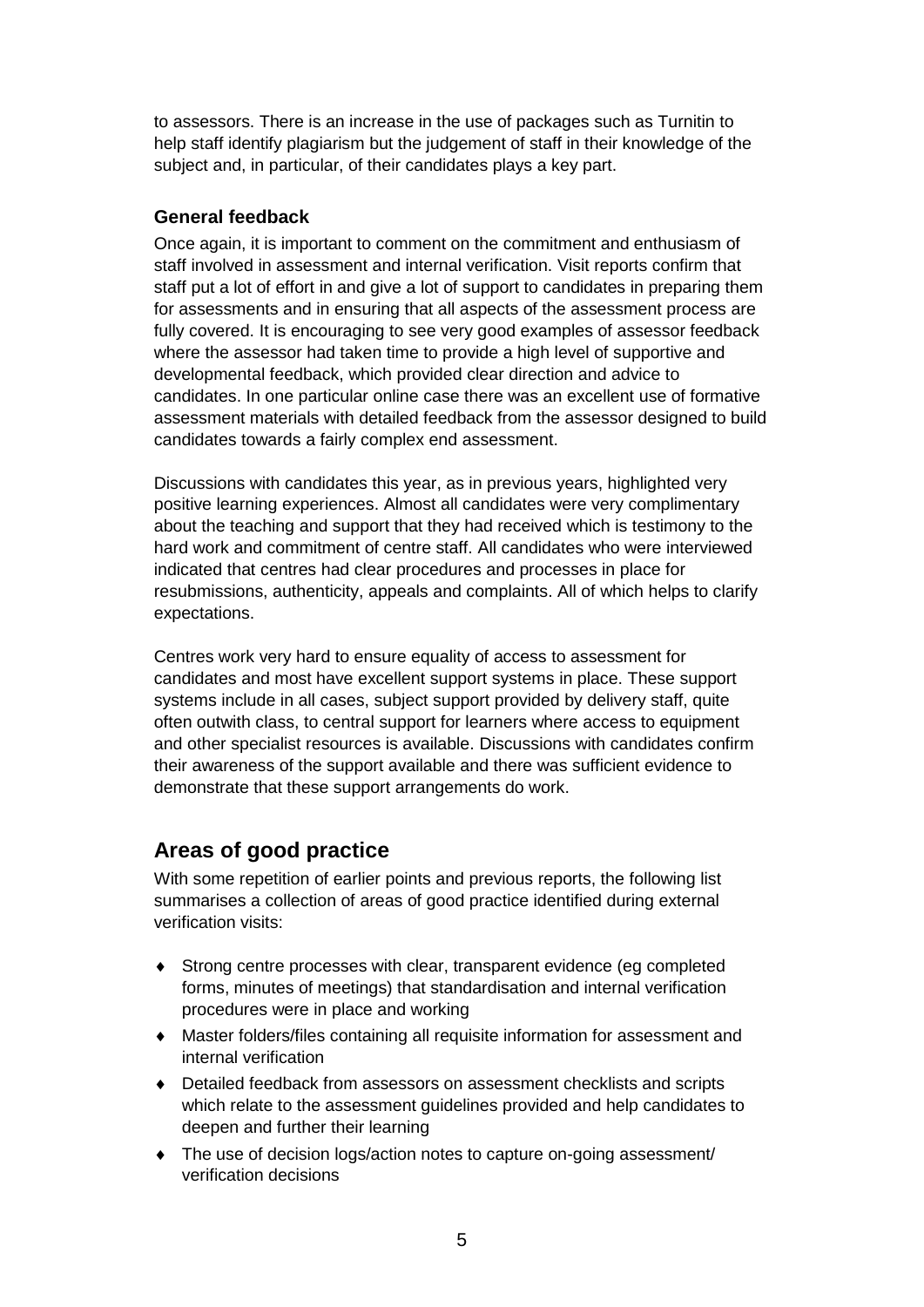In two non-FE centres, the development of delivery materials and formative and summative assessment materials that meet both unit requirements and organisational requirements

### **Specific areas for improvement**

Overall, external verification confirmed that centres generally deliver units in this verification group well. Where there were specific issues raised these are covered in the action points given for that particular visit. As a result, centres should be aware of things they can do which might address their particular situation.

However, the good practice outlined above may help centres to think about their practice and consider whether they could make changes which might enhance the delivery, assessment and internal verification of units in this verification group.

Centres can also review their practice in the light of improvements suggested to others. The following list shows some of the suggestions for improvement, most of which were made in previous reports but which are still valid:

1 Through standardisation meetings, develop extended marking guidelines reflecting the SCQF level (basing them on the guidelines in the exemplars, where these are being used) to emphasise exactly what would and would not be acceptable in a response.

This would:

- make it easier to differentiate more precisely between candidates who had provided an acceptable response and those who had not
- enable candidates requiring remediation to be given a very clear indication of where their response had fallen short of the standard
- contribute to consistency among assessors and in the nature and amount of evidence provided by candidates

2 Continue to encourage candidates to provide answers and go beyond mere repetition of theory which can lead to issues of plagiarism. Candidates can demonstrate their understanding of theories by their choice of example and the reasons they give to support it.

This could involve:

- choosing a suitable theory, approach or technique
- giving a precise example from the case study and
- giving a reasoned justification why the theory/technique was appropriate in this instance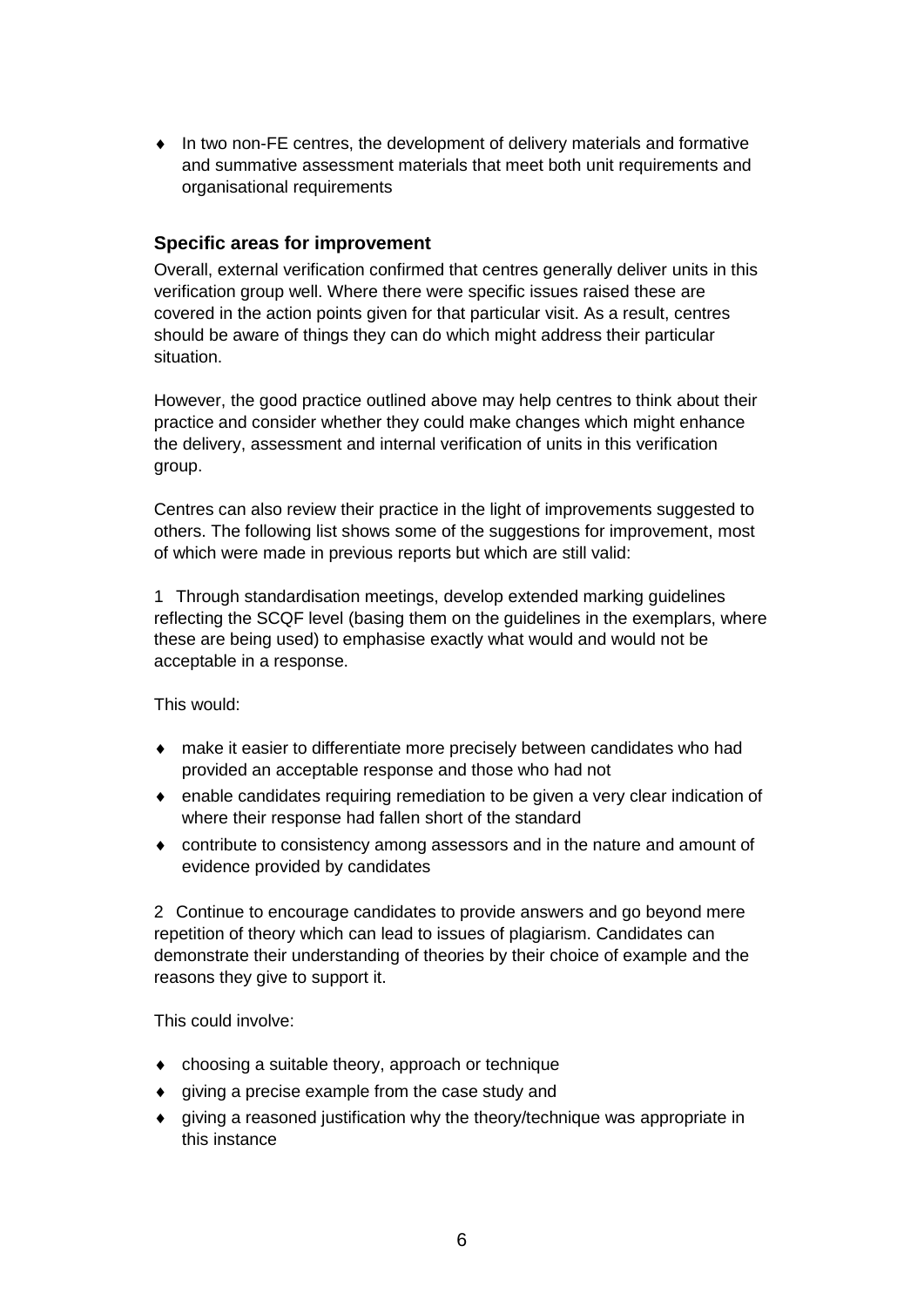This approach can be incorporated in the extended marking guidelines recommended in point 1 above.

3 Centres should continue to encourage candidates to utilise an accepted form of referencing and citation to further support their work. While this not a mandatory requirement, good referencing and citation can help candidates focus on the application of theories (see 2 above) as well as preparing them for future study.

Finally, the level of work produced by candidates is generally of a very high level which reflects the good work of everyone concerned. Ensuring that the awards continue to meet the needs of candidates relies on good robust partnerships. The EV team feels that this has been strong over the years and looks forward to this continuing in future.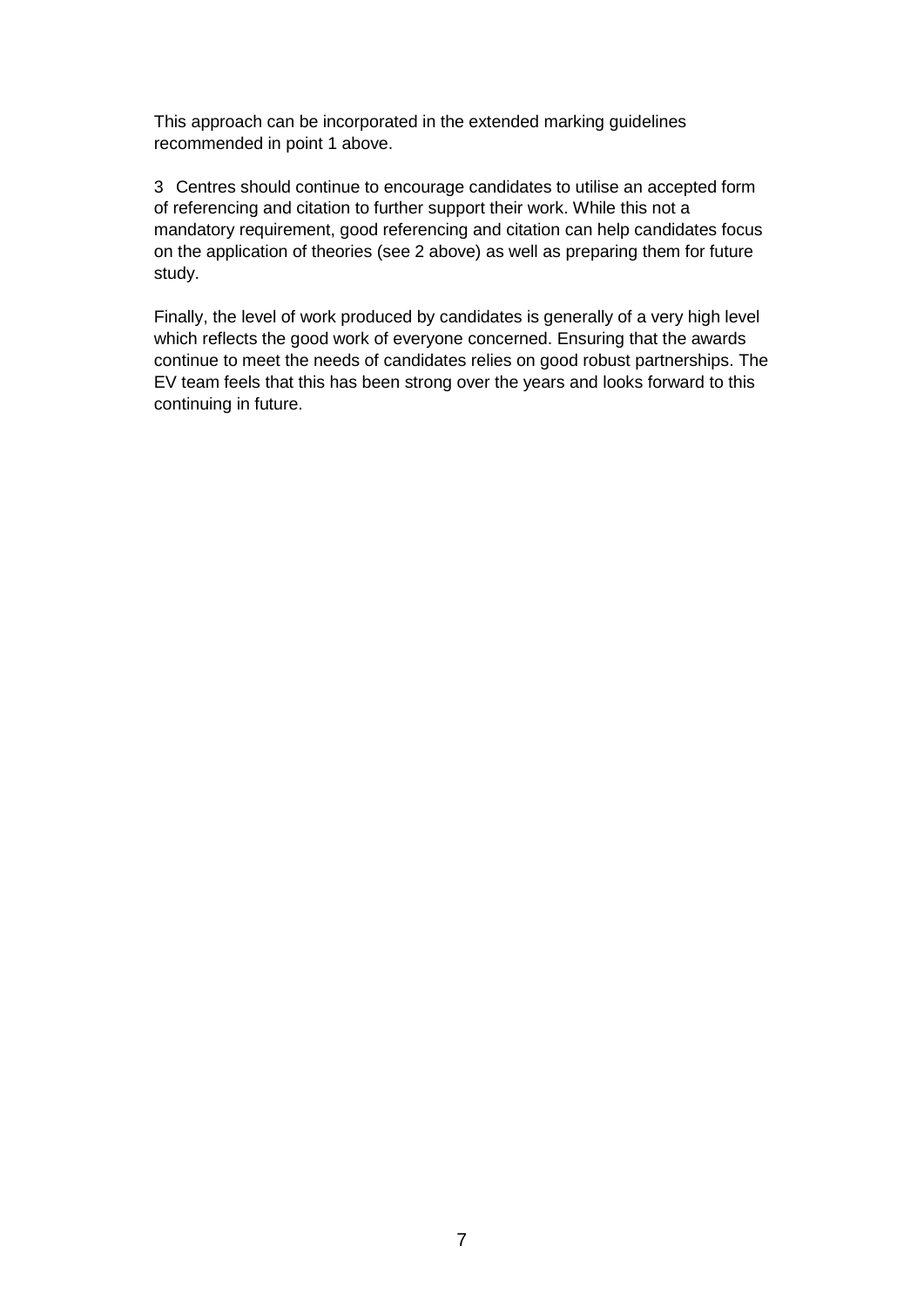## **Higher National graded units**

HNC Management Graded Unit (H1KT 34)

## **General comments**

There were two visits for this graded unit and as a result it is difficult to draw too many general conclusions.

Overall, centres appear to have a good understanding of the requirements of graded units in general and this seems to be the case for this graded unit. There is a good understanding among delivery staff as to what are likely to be suitable topics for the graded unit which helps to support candidates in undertaking the task. The staged model as outlined in the unit specification should also help candidates progress and enable candidates to achieve the maximum grade they can. Where the stages are adhered to the resultant candidate product tends to be of a high standard.

With limited uptake, few centres and no material changes to the unit, the comments and suggestions are similar to those highlighted in previous reports and are still valid.

## **Unit specifications, instruments of assessment and exemplification materials**

Centres are familiar with the unit specification and with the advice given in the exemplar assessment pack. However, it is important to ensure through centre staff development procedures that new staff are fully aware of the requirements of project-based graded units. The management of the graded unit is quite different from the other units in the award and staff should be cognisant of this.

The three stages, ie planning, developing and evaluation, are critical to the successful completion of the graded unit and this is fully reflected in the graded unit specification and the exemplar. The stages allow assessors and the candidate the opportunity to stop and reflect on the evidence provided at each stage and then to move forward, hopefully arriving at a much improved final product. It is important to note that a failure to follow the staged procedure is likely to result in an unsuccessful qualification verification result.

### **Evidence requirements**

The evidence requirements are clearly stated in the unit specification and further enhanced by the assessment support pack. Centres are aware of these requirements. The standards require some degree of interpretation and judgement by the assessor as each candidate project will be different. Centres appear to be aware of this and there is a good understanding of the evidence requirements in this respect. As noted earlier, the evidence requirements are provided in three stages and it is important that these are adhered to. One of the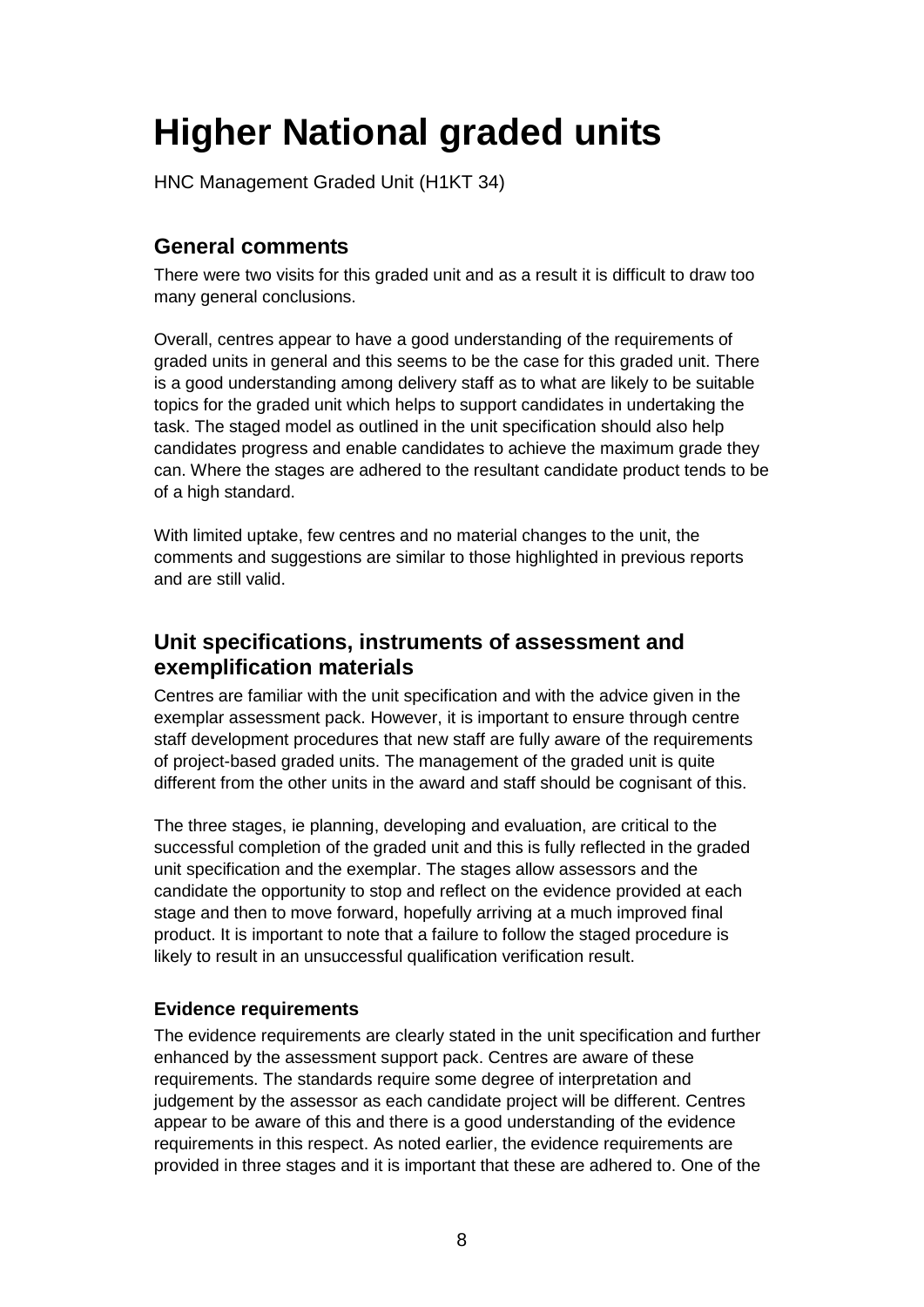objects of the stages is to enable candidates to learn and develop as they progress, reflecting on how well they met the evidence requirements at each stage — this is particularly important for the evaluation stage.

The development stage requires that candidates provide an account of the implementation of the project such as how resources are obtained. On a few occasions the candidate evidence provided was no more than a general description of the resources obtained without any substantiating evidence to show that they had been obtained. The graded unit is a practical project whereby candidates undertake a real task and it is expected that evidence of this would be provided if not in the report certainly in the appendices, eg e-mails, letters, photographs.

#### **Administration of assessments**

Centres are making use of the marking checklist and associated guidance on marking in the exemplar assessment pack. It is good to see that, in the main, assessors continue to make comments to explain the reasoning behind the mark awarded. This greatly helps internal verification and contributes to ensuring that a suitable standard is achieved.

The application of the three stages is not always being followed. As indicated earlier, the management of the stages is critical to success and helps candidates at each stage through clear target-setting and the provision of feedback, eg feedback at the planning stage helps to inform the development stage and so on, which helps to ensure that the evidence requirements are met.

A failure to follow all three stages impacts considerably as it undermines the premise upon which the graded unit is based, but more importantly it prevents the candidate from having fair opportunity to meet and achieve the evidence requirements to the best of their ability. Adherence to the stages also provides a good base for interim internal verification which helps to quality assure the work being undertaken.

The use of draft submissions for each of the stages arose in discussions. There is a danger that a draft submission may introduce an additional assessment opportunity as well as creating an unfair assessment advantage for some candidates. If drafts are to be used, and it could be argued that they have a place, there is a need for the centre team to have a clear understanding of their role and the how they may be used. Marking of the graded unit may reflect the level of assistance provided and there should be clarity within the team as to how this should operate.

The use of a pre-project submission to highlight the nature of the project being chosen by the candidate has shown itself to be useful. Such a submission while not part of the marking frame allows the assessor to explore the project with the candidate ensuring that there is sufficient depth and access to information to allow it to proceed.